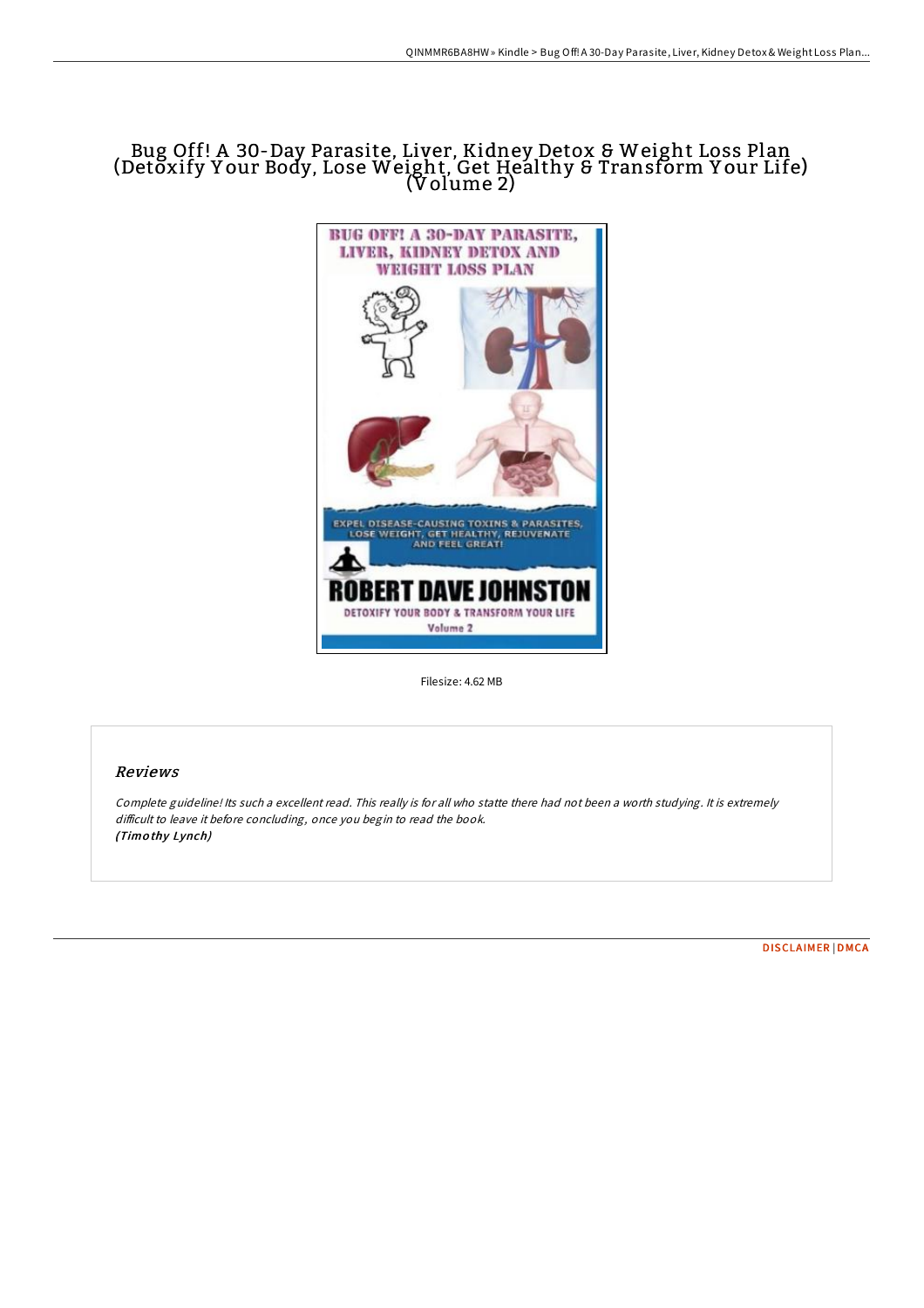#### BUG OFF! A 30-DAY PARASITE, LIVER, KIDNEY DETOX & WEIGHT LOSS PLAN (DETOXIFY YOUR BODY, LOSE WEIGHT, GET HEALTHY & TRANSFORM YOUR LIFE) (VOLUME 2)



To get Bug Off! A 30-Day Parasite, Liver, Kidney Detox & Weight Loss Plan (Detoxify Your Body, Lose Weight, Get Healthy & Transform Your Life) (Volume 2) eBook, please access the link listed below and save the document or get access to additional information that are related to BUG OFF! A 30-DAY PARASITE, LIVER, KIDNEY DETOX & WEIGHT LOSS PLAN (DETOXIFY YOUR BODY, LOSE WEIGHT, GET HEALTHY & TRANSFORM YOUR LIFE) (VOLUME 2) book.

CreateSpace Independent Publishing Platform. PAPERBACK. Book Condition: New. 1490928871 Special order direct from the distributor.